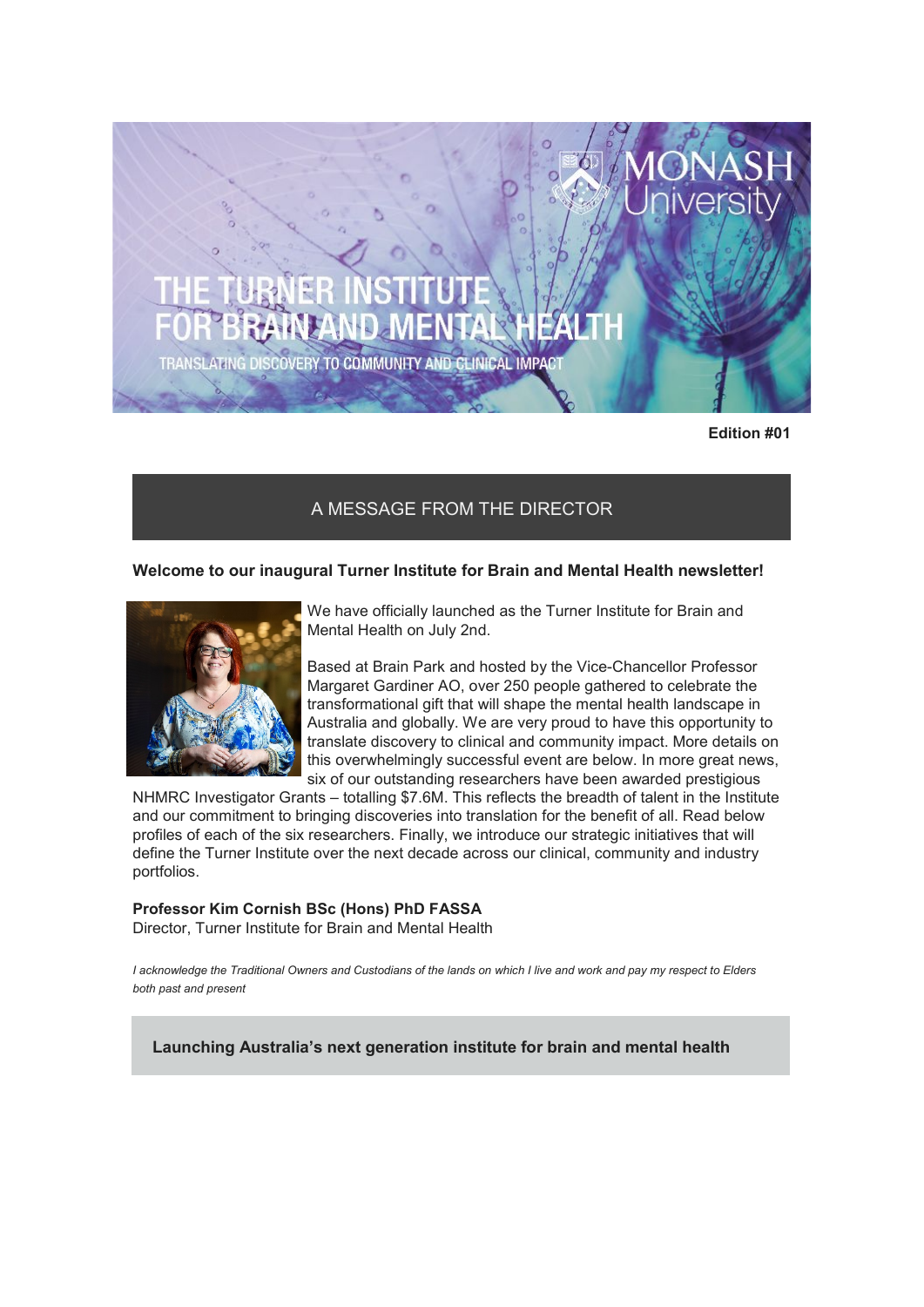

On July 2nd, The Turner Institute was launched to over 250 guests that included the trustees of the David Winston Turner Endowment Fund, senior members from the University and Faculty of Medicine, Health Sciences and Nursing, as well as community and clinical leaders and government officials.

The event opened with the Honorable Jenny Mikakos, Minister for Health and Ambulance Services highlighting the need to invest in early interventions to reduce the personal and economic burden of mental health in our community and

concluded with the Honorable Jeff Kennett AC, reflecting on the importance of philanthropy in developing new treatments that can be brought to scale and change lives. The launch marks a new era of translational brain and mental health research in Australia that will have a sustained impact across the lifespan.



#### **Turner success in NHMRC Investigator Grants**

In an extraordinary round of funding achievement, Turner Institute researchers have secured over \$7.6m in NHMRC Investigator Awards announced last week. Six researchers, from junior to senior levels, secured funding with a remarkable success rate of 50%. Projects reflected the Turner core research strengths in brain mapping and modelling, neurodevelopment, ageing and neurodegeneration, brain injury and rehabilitation, and depression and sleep.

Congratulations to Professors Jennie Ponsford, Peter Anderson and Julie Stout, and to Drs Sharna Jamadar, Josh Wiley and Phil Ward.

**[Read more...](https://www.monash.edu/turner-institute/news-and-events/latest-news/2019-articles/Turner-success-in-NHMRC-Investigator-Grants)**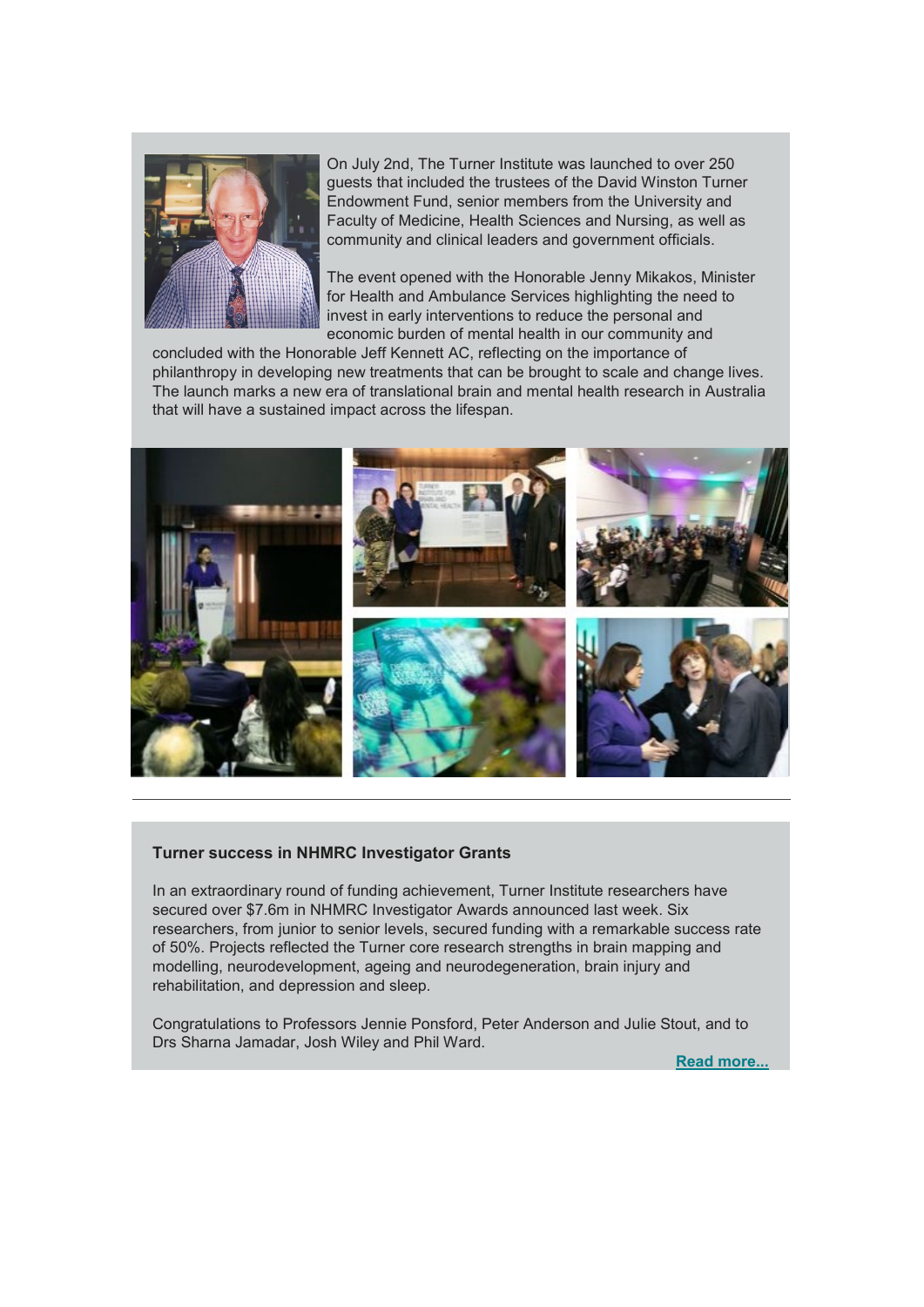

## **New Turner Clinics: Shaping treatments for long term impact**

As part of the Turner Institute's commitment to providing the community with access to our cutting-edge research discoveries, the Turner clinics provide an integral community interface. Turner clinics range from generalised brain and mental health clinics able to assess a broad range of disorders, to our specialised clinics that develop cutting-edge assessment and intervention methods for specific community needs that align with our research strengths. The clinics facilitate access to high quality, evidence-based services including assessment, prevention, treatment, and rehabilitation to the community.

Overseen by Professor Shantha Rajaratnam, the Turner clinics facilitate innovative research and research translation activities to benefit clinical science and also providing high quality training for the next generation of healthcare professionals, in particular clinical psychologists and clinical neuropsychologists. Specialised clinics are being developed in partnership with our affiliated health services including Epworth and Monash Health.

Aligned to our digital mental health strategy, the Turner clinics provide a platform to implement and test assessment and intervention methods utilising novel technologies and state-of-the-art digital health tools. These tools can be personalised and customised to fit the needs of the individual through a medium that is accessible, innovative and evidence-based.



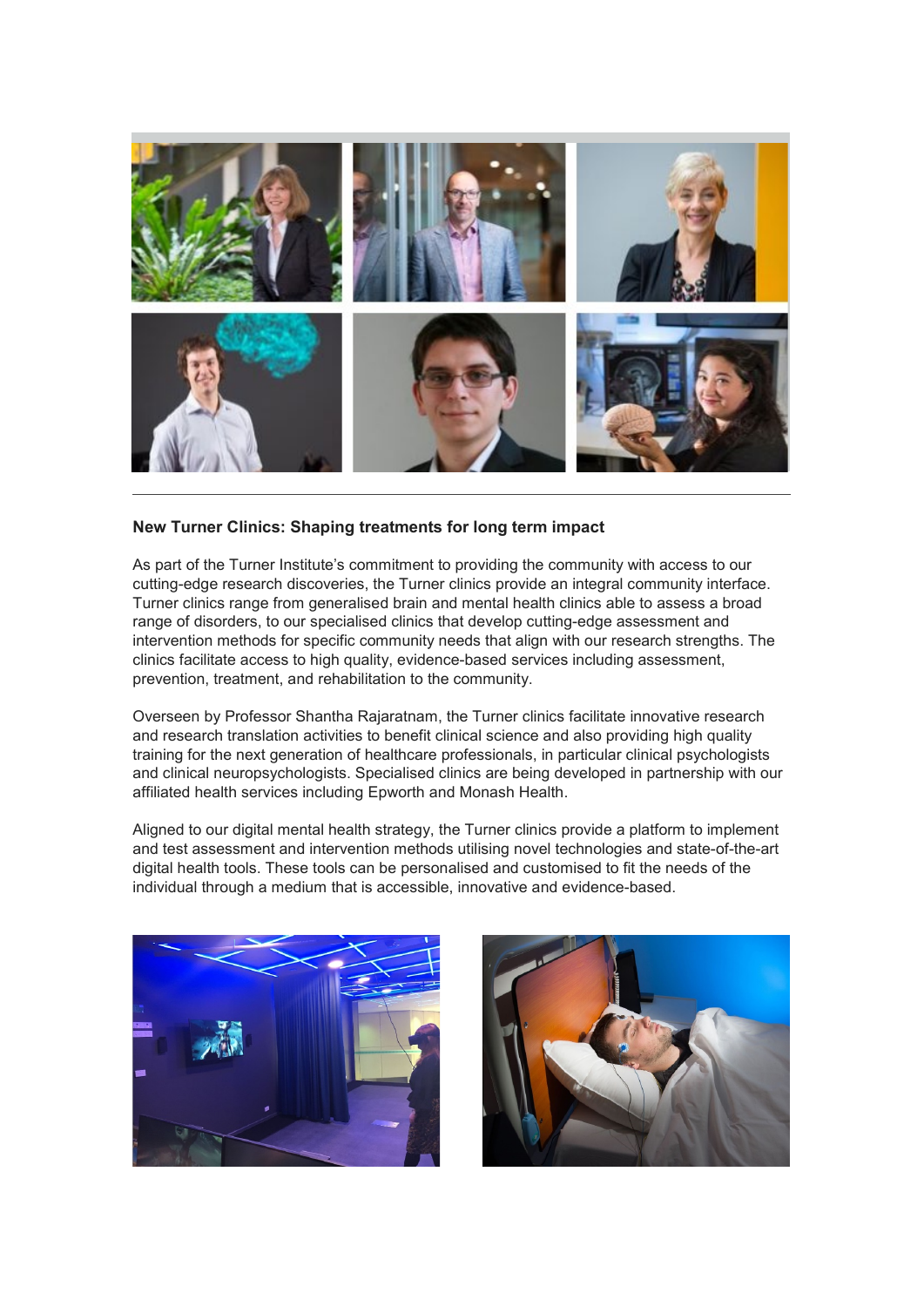## COMMUNITY ENGAGEMENT

## **Community at the heart of the new institute portfolio**

The Turner Institute is dedicated to making a significant and enduring community impact. Integral to our vision is early and authentic engagement with community partners to ensure we deliver treatments with meaningful impact. Community engagement is also critical if we are to efficiently translate developments in neuroscience research into effective treatments, policies and practice while minimising harms.

Leading this initiative is Associate Professor Adrian Carter, the Turner's inaugural Director of Community Engagement and Neuroethics. Adrian's role will be to bring together experts, across disciplines, to create a world-class hub at Monash in community-centred discovery research and translation. Joining Adrian is Dr Andrew Dawson as senior strategic advisor (government and community relations).

"Our vision is to be a national and international leader in the responsible innovation and governance in neuroscience and digital technologies," explains Adrian.





This new portfolio aims to engage with all sectors of the community, including patients, families, the clinical community, the general public, industry, and other relevant stakeholders, to identify and develop technologies and conduct cutting-edge research that meets the needs of those affected by mental, developmental and neurological disorders.

# INDUSTRY ENGAGEMENT

## **Breaking barriers between industry and digital mental health**

The Turner Institute seeks to advance industry research partnerships to ensure that the transition from basic discovery to impact is seamless and sustainable. In the newly established Turner Industry Engagement and Translation Council we will continue to build close industry ties and explore opportunities for commercial translation in the ever evolving world of digital mental health.

The Council Board members have been chosen to reflect a broad array of expertise in the healthcare sector both nationally and internationally.

**[Read more...](https://www.monash.edu/turner-institute/news-and-events/latest-news/2019-articles/breaking-barriers-between-industry-and-digital-mental-health)**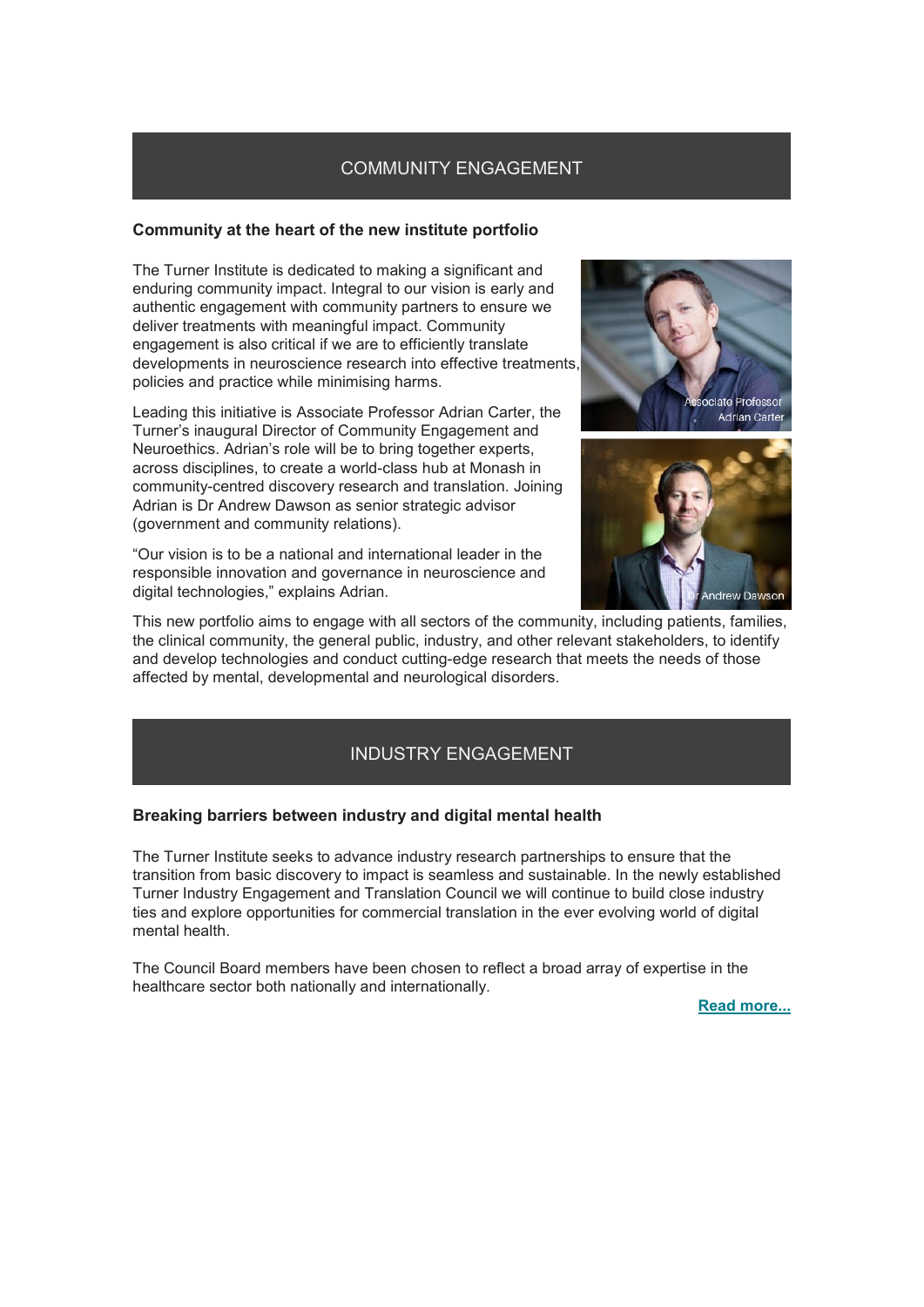

## EVENTS



## **PYJAMA FUN RUN: Supporting Sleep Health - 27th October 2019**

Come along and participate in this fun filled event (wearing your PJs!) and support your own sleep health, and the health of our community. All funds raised will support the Monash Health Lung and Sleep department, and help purchase special machines to help people with sleep apnoea. These funds will also support research projects to better understand and promote sleep health.

All colleagues, families, friends are welcome to participate!

**Date:** Sunday 27th October 2019 **Walk/Run Start Time:** 10.30am (Registrations Open 8.00am) **Location:** Princes Park, Carlton Melbourne

Click [here](http://www.monashhealthfoundation.com.au/event/pyjamafunrun) for more information and to register/donate



TURNER<br>INSTITUTE FOR<br>BRAIN AND **MENTAL HEALTH**